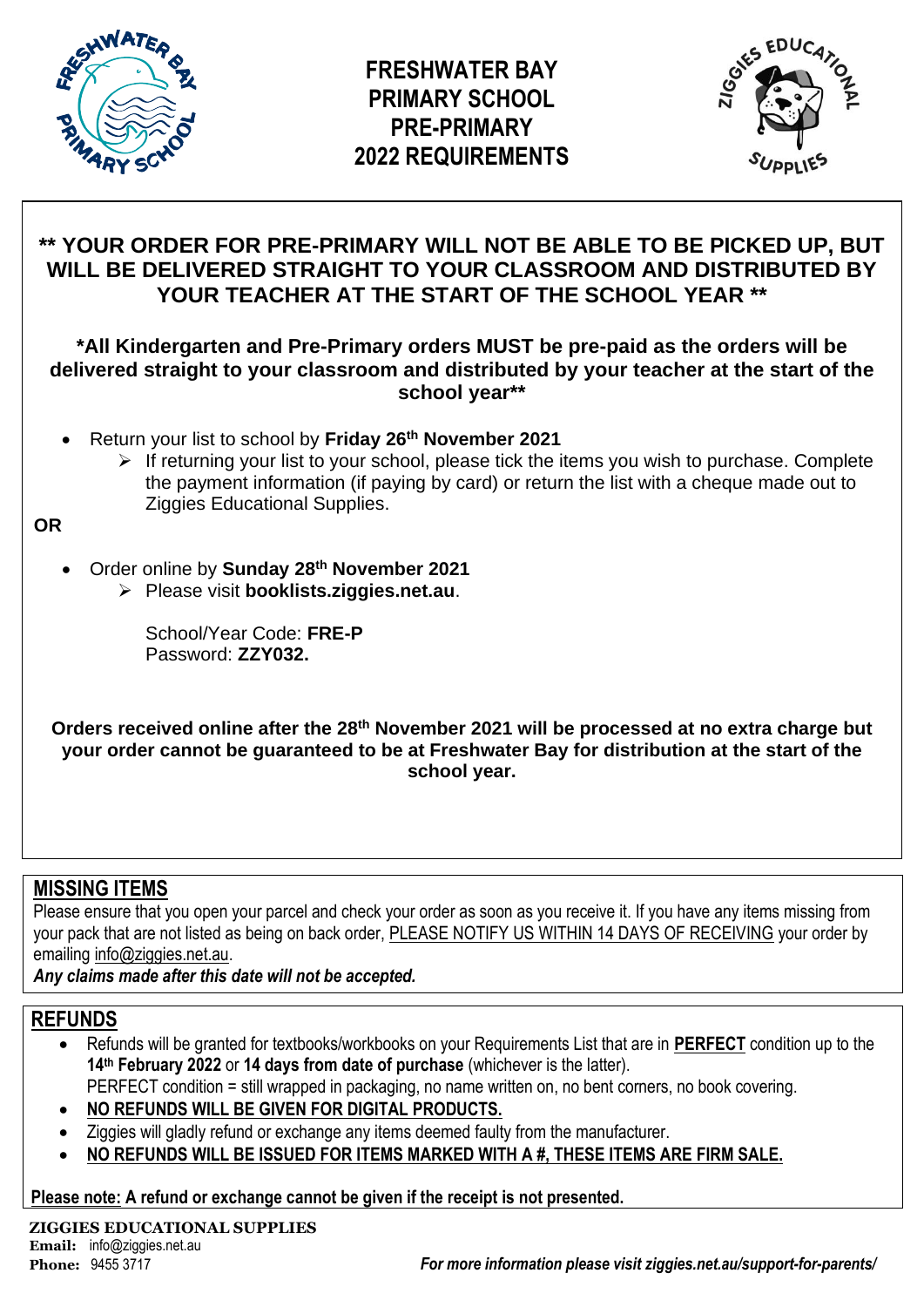

| <b>Store Trading Hours:</b>                                                                                                                                                                                                                              |                                                                                                                                                                                            | <b>Store locations:</b>                                                                                                                                |  |  |  |  |
|----------------------------------------------------------------------------------------------------------------------------------------------------------------------------------------------------------------------------------------------------------|--------------------------------------------------------------------------------------------------------------------------------------------------------------------------------------------|--------------------------------------------------------------------------------------------------------------------------------------------------------|--|--|--|--|
| Mon - Fri<br>Saturday                                                                                                                                                                                                                                    | $9:00am - 5:00pm$<br>$9:00am - 1:00pm$                                                                                                                                                     | ❖ 25B Baile Rd<br>Canning Vale WA 6155                                                                                                                 |  |  |  |  |
| <b>Extended hours:</b>                                                                                                                                                                                                                                   |                                                                                                                                                                                            | <b>Parking:</b> Please be aware that there is limited parking in the<br>last two weeks of January. Please be respectful of<br>neighbouring businesses. |  |  |  |  |
| Sat 8 <sup>th</sup> Jan<br>Sat 15 <sup>th</sup> Jan<br>Sat 22 <sup>nd</sup> Jan<br>Thurs 27 <sup>th</sup> Jan<br>Fri 28 <sup>th</sup> Jan<br>Sat 29 <sup>th</sup> Jan<br>Sun 30 <sup>th</sup> Jan<br>Mon 31 <sup>st</sup> Jan<br>Sat 5 <sup>th</sup> Feb | $9:00am - 3:00pm$<br>$9:00am - 3:00pm$<br>$9:00am - 5:00pm$<br>$8:00am - 6:00pm$<br>$8:00am - 6:00pm$<br>$9:00am - 5:00pm$<br>$11:00am - 4:00pm$<br>$8:00am - 6:00pm$<br>$9:00am - 3:00pm$ | To avoid parking issues, we strongly encourage you to visit<br>our store earlier or select the delivery option.                                        |  |  |  |  |
| * Christmas Eve (24th Dec) 9:00am-3:00pm<br>* Closed all public holidays (i.e. Christmas Day,                                                                                                                                                            |                                                                                                                                                                                            |                                                                                                                                                        |  |  |  |  |
| Boxing Day, New Year's Day, Australia Day etc.)                                                                                                                                                                                                          |                                                                                                                                                                                            |                                                                                                                                                        |  |  |  |  |

## **Covid-19**

Due to the current situation with Covid-19, we will be monitoring and restricting (if necessary) the number of customers in store for the safety of our customers and staff. If you are visiting our stores in the last 2 weeks of January, please be aware that you may need to wait in line to enter our stores for self-service, so please limit the number of family members you bring with you. We highly recommend that you visit before this time. All customers will be required to sign in using the Safe WA App or the manual register.

### **Plastic Bags**

We encourage you to bring re-usable bags into store if doing self-service. Re-usable plastic and fabric bags will be available to purchase if required.

#### **Parents to Supply**

1x Box of Tissues 1x Paper Plates 1x Ziplock Bags (Large)